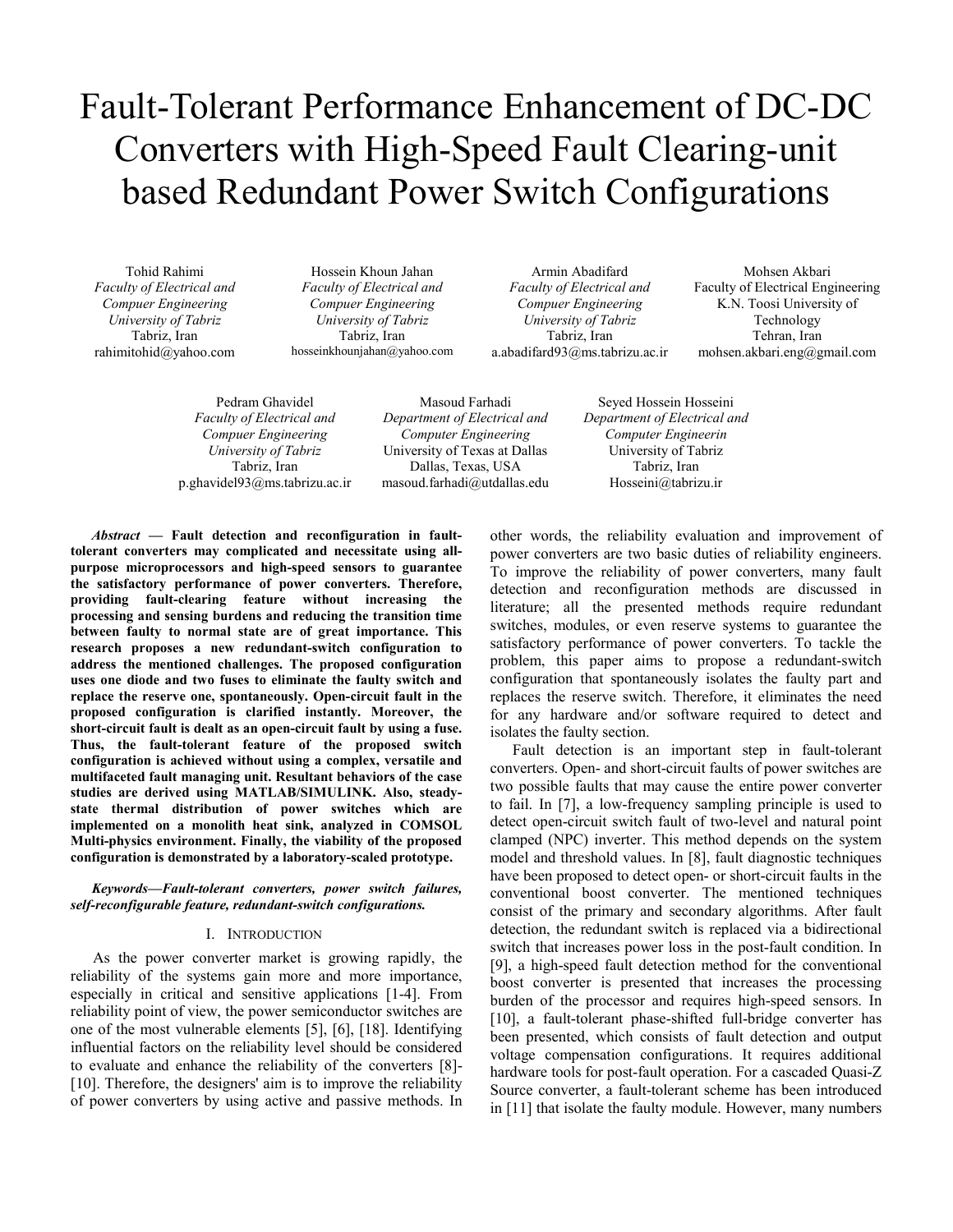of relays have been used in the hardware of the fault management system. A complex flowchart increases the processing burden and necessitates using powerful and multifaceted microprocessors such as Digital Signal Processor (DSP), thus using many relays are the main disadvantages of the proposed converter in [12]. In [13], a new reconfiguration pattern and switching strategy are proposed to manage faulty phases. However, due to using a conventional microprocessor, the reconfiguration strategy has low speed. A fault diagnostic method for synchronous boost converter based on a predictive current emulator model is presented in [14]. In this method, the sampling frequency must be N times the switching frequency, which necessitates high-speed sensors and microprocessors. The switch and diode conditions in the conventional buck converter are monitored by diode voltage sensing. This method is simple, but the method depends on threshold values. In summary, the open- or short-circuit fault detection methods that are presented in previous papers require to watch out voltage and/or current of semiconductor devices [15].

The fault detection strategies in [8]-[10], and [13] are based on the sign of the inductor current slope, which require processing the switching pattern, hence, the processing burden is high and high-speed precise-current sensors are needed. The other problem comes with the switching frequency, with increasing this frequency, spotting the sign of the inductor current slope would be very difficult. Furthermore, the need for monitoring the current of the faulty switch causes extra complexity in the existing reconfiguration strategies. Also, some of the mentioned strategies have limited applications. For instance, the strategies in [8], [9] can only be applied to singleswitch converters. What is more, the transition time from faulty to the post-fault configurations is high in some of the mentioned works [11], [12].

In order to simplify the fault clearing mechanism and address the above mentioned challenges, this paper proposes a new redundant-switch configuration that does not need any high speed open- and short-circuit fault detection systems. In this configuration the instantaneous fault detection and isolation are achieved through two fuses and one diode. Therefore, by employing the proposed configuration, the complex stage to detect and isolate the fault is eliminated, the processing burden is reduced and the need for high-speed and precise sensors are eradicated. Hence, it would be possible to implement a simple and cheap fault-managing unit by utilizing some low-speed and cheap sensors along with a simple microcontroller.

The remainder of this research is organized as follows. In the next section, the three proposed switch-configurations for DC-DC converters are discussed. The simulation waveforms are shown in section IV to validate the proposed fault-tolerant converter capability. Also, Finite element (FEM) analyses show the steady-state temperature distribution of power switches. A discussion on technical point of the proposed switches is presented in Section VI. Transition state from healthy to faulty conditions is validated using experimental results in section VII. Finally, the overall work is concluded in section VIII.

### II. THE PROPOSED SWITCH CONFIGURATION

In this paper, a new redundant-switch configuration proposed that eliminates the need for a fast open-circuit fault detection and managing unit. In this configuration the shortcircuit fault of the switch can be dealt as an open-circuit fault by connecting a fuse as series with the switch. The proposed redundant-switch configuration, which is shown in Fig. 1 (a), consists of two switches and one diode. As shown in Fig 1(a), the switch  $S_l$  is placed in the main branch, and the  $S_2$  along with the diode *D* is placed in the reserve branch. In addition, the fuses are in series with power switches to isolate the faulty branch in short-circuiting faults.

The switching order of the proposed configuration is shown in Fig.1 (b). The *S1* must be turned on firstly, and after that, the switch *S<sup>2</sup>* is turned on. This strategy keeps the diode in reverse bias mode. Therefore,  $t_d$  should be large enough to make switch  $S_2$  act like an off switch when switch  $S_1$  is in transient switching condition.  $t_d$  must be longer than  $t_{on}$  of the power switch to ensure the total current does not flow through the main branch.

It is acknowledged that power converters experience transient modes in dynamic change states. In order to prevent misdoing of the switch during dynamic change states, the fuses (*F1* and *F2*), utilized in the proposed configuration, and should have a specific time-delay (Fig. 1(c)). Additionally, semiconductors switches typically can tolerate short-circuit current for a specific duration to allow the controller to turn them off before causing any damaging. The fuses must isolate the switch before dangerous conditions come about.



Fig. 1. Proposed redundant-switch configuration, (a) proposed redundantswitch configuration exemplified by MOSFET switches, (b) switching pattern (c) fuse requirements, and (d) proposed configuration for ac applications.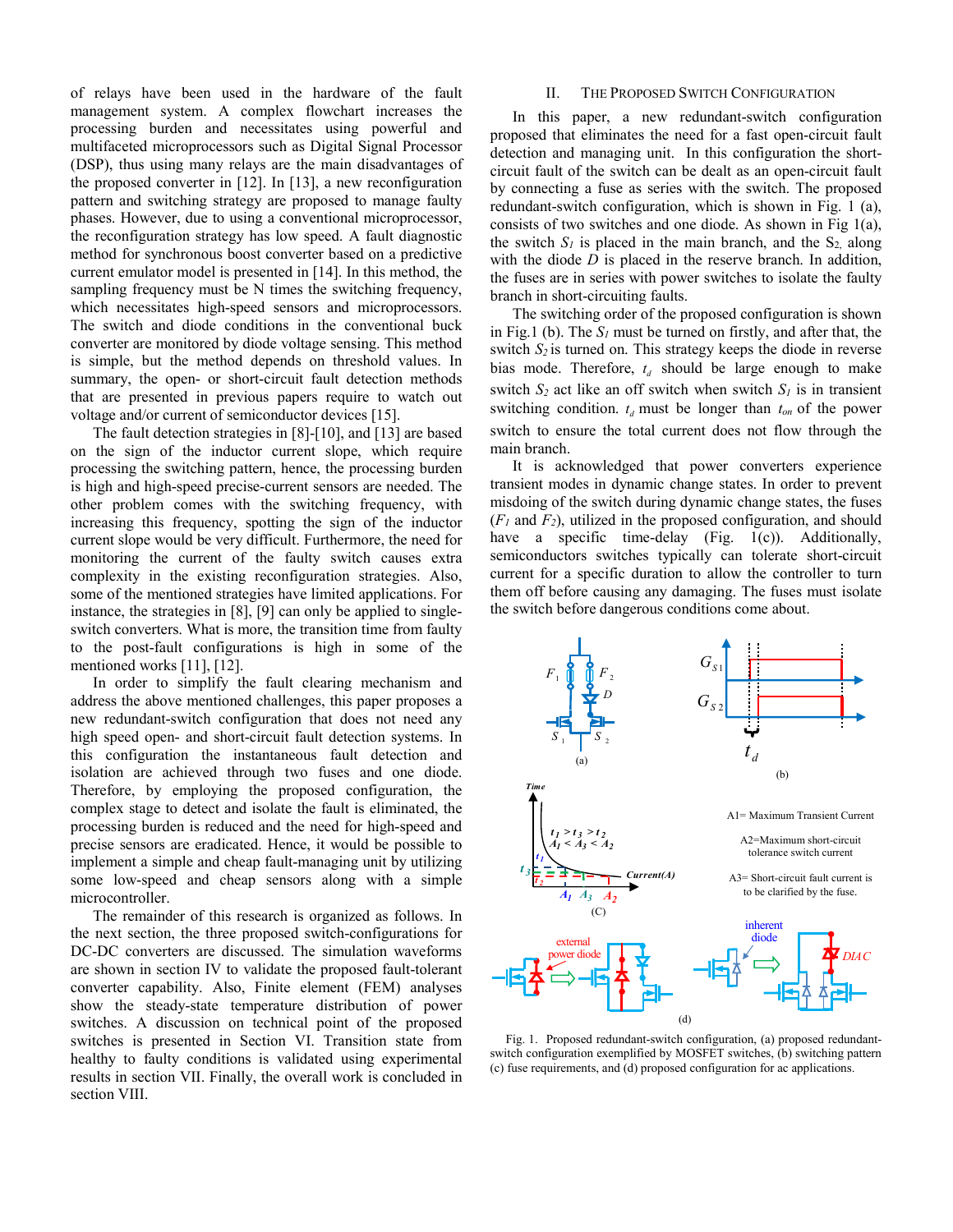The proposed switch configuration is not a blind response to a fault event. After spontaneous fault clearing by the proposed redundant-switch configuration, the fault managing system can detect the fault and recognize the new conditions through the simple and cheap sensors. The proposed switch configuration can be modified for AC application as seen in Fig. 1 (d).

When the  $S_I$  is shorted-circuited, the branch current increases significantly. If the fuse opens the faulty branch, the branch current is going to increase, and the reserve switch dose not conduct the branch current. On the other hand, the gate signal of the reserve switch is modulated by the control system to make its width as narrow as possible. Thus, as the fuse has opened the faulty branch, the reserve switch would face the short-circuit current for very small duration. Under this condition the fault managing unit is not required to detect the short-circuit fault quickly to keep ready the reserve switch in standby mode to replace the faulty switch. The sensor in this method would have adequate time to detect the short-circuit fault. Thus, there is no need for the sensors to be fast and precise to detect the short-circuit fault.

When the  $S_I$  is open-circuited, the reserve switch replaces spontaneously without requiring any sensors and faultdetection strategies. However, to make the fault-managing unit aware of the new condition, another ordinary sensor should be used to detect the current condition of the reserve branch.

# III. PROPOSED FAULT-TOLERANT BOOST CONVERTER

During last decade, different types of DC-DC converters have been proposed in the literature [19]-[22]. However, most of them use the same philosophy to generate dc voltage. In this section, the application of the proposed configuration in a conventional boost converter is assessed (Fig. 2 (a)). Switching signal generation under normal conditions is shown in Fig. 2 (b). The control unit consists of two proportional integral (PI) controllers and two sensors. First PI controller is employed to regulate the output voltage. The output of the voltage compensator is the inductor current reference. The second controller is used to the control this current and keeps the current under the maximum value. As discussed in previous sections, the open-circuit is cleared instantly. As soon as the open-circuit fault occurs, the reserve switch conducts whole the branch current. So, to ensure service continuity of the single switch converter after the open-circuit fault occurrence, remedial actions are not necessary. Thus, when the open-circuit fault occurs, the fault can be cleared rapidly and the desirable output voltage is guaranteed reliably. This advantage is an interesting merit of the proposed redundant-switch configuration in single-switch dc-dc converters.



Fig. 2. Single-switch boost converter with proposed redundant-switch configuration, and (b) switching pattern reforming duration after short-circuit fault and faulty switch isolation conditions.

| References                                                                         |                                                                                    | [8]                           | [9]                       | $[11]$                           | $[12]$                                    | $[13]$              | $[15]$                             | The<br>Converter of<br>Fig. $2$ |
|------------------------------------------------------------------------------------|------------------------------------------------------------------------------------|-------------------------------|---------------------------|----------------------------------|-------------------------------------------|---------------------|------------------------------------|---------------------------------|
|                                                                                    | Detection parameter                                                                | Inductor<br>current slope     | Inductor<br>current slope | Relay<br>based                   | Relay<br>based                            | Inductor<br>current | DC-link current<br>derivative sign | Inductor<br>current slope       |
| Detection and<br>Clearing Fault                                                    | OP                                                                                 | $>4$ Tsw                      | $\leq 1$ T <sub>sw</sub>  | 20ms                             | 5ms                                       | $\leq 1$ Tsw        | $>3$ Tsw                           | $<< 1$ Tsw                      |
| time                                                                               | <b>SC</b>                                                                          | Fuse-based                    | Fuse-based                | 20ms                             | 5 <sub>ms</sub>                           | Fuse-based          | null                               | Fuse-based                      |
| Type of fault                                                                      |                                                                                    | OP, SC                        | OP, SC                    | OP, SC                           | OP, SC                                    | OP, SC              | <b>OP</b>                          | OP, SC                          |
| Reconfiguration capability discussion                                              |                                                                                    | Yes                           | Yes                       | Yes                              | Yes                                       | No                  | N <sub>o</sub>                     | Yes                             |
| High speed sensors and process are<br>required?                                    |                                                                                    | Yes                           | Yes                       | No                               | N <sub>o</sub>                            | Yes                 | Yes                                | N <sub>o</sub>                  |
|                                                                                    | Fault-tolerant capability can be achieved<br>by cheap sensors and microprocessors? | N <sub>o</sub>                | N <sub>o</sub>            | Yes                              | Yes                                       | No                  | N <sub>0</sub>                     | Yes                             |
| Observing faulty switch current for<br>reconfiguration actions is required?        |                                                                                    | Yes                           | Yes                       | Yes                              | Yes                                       | No                  | N <sub>o</sub>                     | N <sub>o</sub>                  |
| The reserve switch must stand a large<br>current after short-circuit fault?        |                                                                                    | N <sub>o</sub>                | Yes                       | Yes                              | Yes                                       | null                | null                               | N <sub>o</sub>                  |
| Number of additional required elements<br>for providing fault-tolerant capability? |                                                                                    | 1 Triac<br>1 Switch<br>2 Fuse | 1 Switch<br>2 Fuse        | 9 Relays<br>For three<br>modules | 1 Switch<br>2 Relays<br>For each<br>Phase | null                | null                               | 1 Diode<br>1 Switch<br>2Fuse    |

TABLE I. COMPARISON OF FAULT-TOLERANT STRATEGIES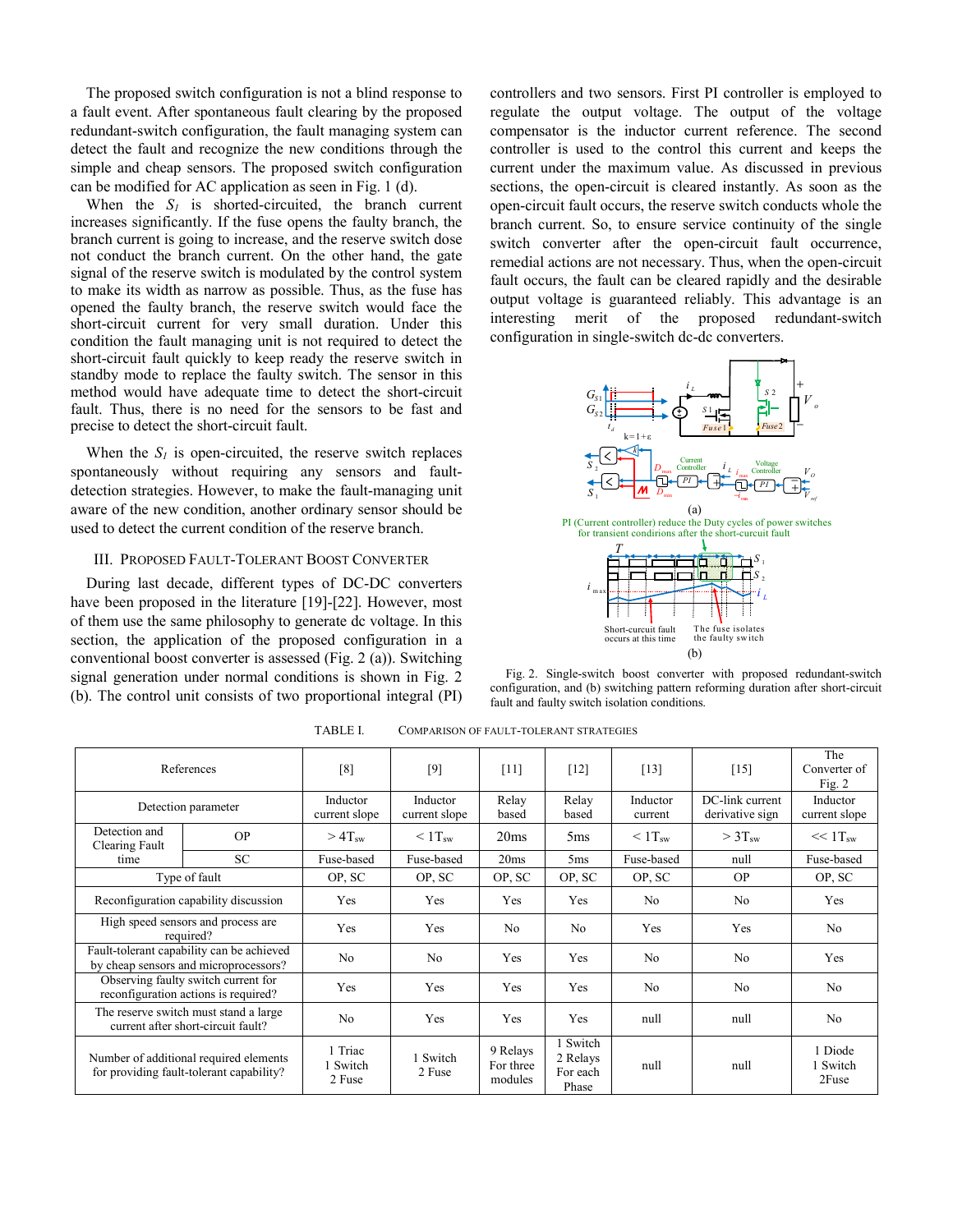When the short-circuit fault of the main power switch occurs, this fault is cleared by the fuse and the inductor current value is high. If the reconfiguration order is issued after isolation of the faulty switch, the reserve switch may be damaged due to conducting the high current for transient states.

Thus, an effective measure should be taken to tackle this problem. In many papers such as [8], [9], [11] and [12], this challenge is not notified. Along with the proposed redundantswitch configuration an improved control strategy is put forth in the present letter to alleviate the mentioned problem, the suggested control strategy is exhibited in Fig.2 (b). According to this figure, to deal with the short-circuit fault, a suitable fuse is employed. The characteristic of the suitable fuse is discussed in Fig.1 (c).

To tolerant the short-circuit fault, the suggested control system in the converter can improve the capability of the converter in managing faulty conditions. When short-circuit fault occurs, the inductor current rises linearly, and it tends to go beyond the maximum allowed value. At this moment, the current compensator reduces the duty cycle values and makes it narrower. Therefore, when the fuse in the faulty branch isolates the faulty switch, the reserve switch withstands the high current value for a short interval (during the narrowed duty cycle), thus, it passes the transient state safely without facing the high-current in a long interval. This advantage is obtained because the current compensator reduced the duty cycle effectively, as shown in Fig.2 (b).

Since in the suggested control loop, only monitoring of the average value of current of the inductor is sufficient, the sensors do not need to be fast and precise. This can simplify the sensing procedure and reduce the cost of the system, compared to the methods that are presented in [8], [9], [13] and [15]. The fault tolerant methods in these references require high-speed and precise sensors and have a huge processing burden. To highlight the merit of combination of the proposed redundant-switch configuration and improved control strategy, a comparison of the proposed configuration with is the state-ofthe-art methods is worked out and the results are provided in Table I. According to these comparisons, it can be noted that the proposed configuration is one of the best in terms of fault clearance in both open-circuit and short-circuit cases. In this table, "OP" and "SC" are indicators of open-and open-circuit faults, accordingly.

### IV. SIMULATION RESULTS

For simulation, a single-phase boost converter with specific characteristics is considered. The input voltage, the output voltage, the output power and the inductor values are 50 V, 200 volt, 200 Watt and 1.8 mH, respectively. In this section, simulation results of the proposed topology shown in Fig. 2(a) and suggested in Ref. [9] are presented to show the importance of limiting duty cycle of the reserve switches for post-fault conditions. In this regard, the main switch fails with the shortcircuit fault at  $t=0.25(s)$ . Fig. 3 shows the behavior of the converter equipped with the proposed switch configuration and closed loop control which is discussed in the previous section.



Fig. 3. Simulation results of the boost converter with proposed redundantswitch configuration and the closed-loop control method.



Fig. 4. Simulation results of the boost with the employed method in [9].

| $V_{\text{OUT}}(50 \text{ volt}/div)$ $i_{s1}(0.2 \text{A}/div)$ $i_{s2}(0.2 \text{A}/div)$ |  |  |
|---------------------------------------------------------------------------------------------|--|--|
|                                                                                             |  |  |
|                                                                                             |  |  |
| $\mathfrak{D}$ / 3 $\Omega$                                                                 |  |  |
|                                                                                             |  |  |

Fig. 5. Validation of the proposed configuration by applying step change.

 $\mathbf{0}$ 



Fig. 6. The Power swithes layout on the surface of the heat sink.

As seen in this figure, the reserve switch has not conduct short-circuit current after isolation of the faulty switch and the converter can keep its normal operation after clearing the fault. The reserve switch in the topology of Ref. [9] has to conduct the short-circuit current after clearing faults which decrees the lifetime of the reserve switch (Fig. 4). Limitation the duty cycle of the reserve switch for transition state from healthy condition to the faulty condition reduces the transient time and the converter can continue its normal operation quickly.

It is worth noting that the proposed structure in the dynamic change state of the converter still has the expected behavior that is shown Fig.5. In this section, a step change test is done to see whether the proposed configuration can be immune to dynamic operations. Since no control feedback was taken to replace the healthy switch instead of the faulty switch, the reserve switch in the proposed configurations (fig. 1(a) and fig. 1(d)) is kept in non-conducted mode, automatically. To derive Fig.5, detail model of the power switches and diodes are considered. The detail characteristics of the used power switch and diode can be extracted from their datasheets.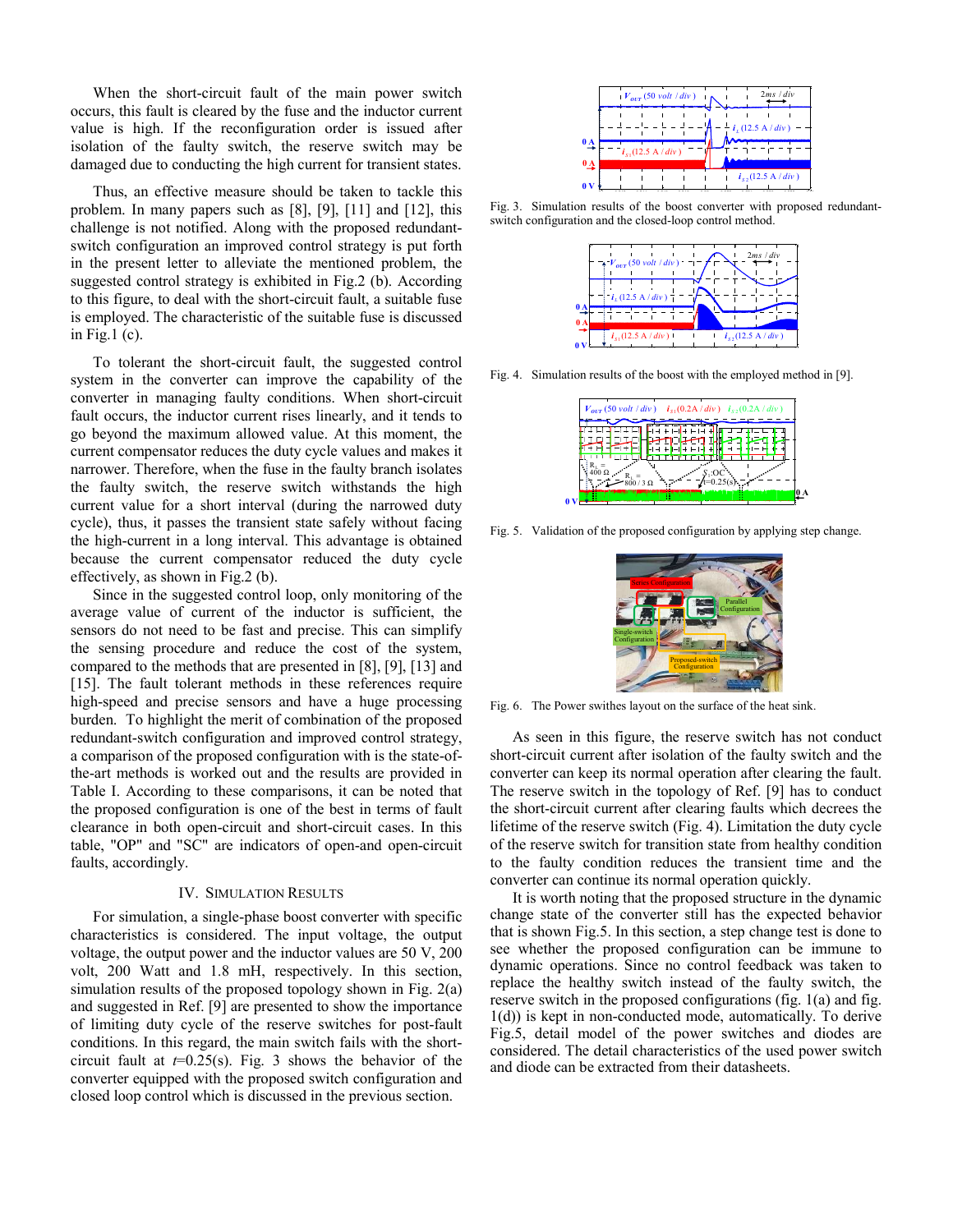### V. THERMAL ANALYSE

To perform a thermal analysis for comparison, the COMSOL Multiphysics, which is a finite element (FE) method-based simulation platform, is employed. In this work, as it can be seen in Fig. 7, four configurations are considered for power switches of the single-phase boost converter. The switches all are mounted onto the same heat sink with the natural air cooling. To simulate the real heat sink effect, a method introduced in [16] and [17] is utilized. Temperature distributions obtained from FE simulations are shown in Fig. 7. It can be seen that the temperature in the two-switch operation with the parallel or series configuration is higher compared to the single–switch operation. Moreover, it is realized that in the series configuration, the heat sink base would be cooler due to the lower power loss (heat) created within the switches in comparison to the parallel configuration.

# VI. DISCUSSION

Due to power losses of the additional diode (or DIAC), the efficiency of the proposed configuration is low in post-fault conditions. However, the proposed configuration does not need any open circuit fault detection in the first step (Hence, a fuse is replaced with fault detection and isolation unit that can reduce the complexity and cost of the converter). Therefore, a simple processor and so a low cost fault detection system is required, and the probability of the successful operation of the fault detection system is high.

As discussed in previous literature, to implement faulttolerant converters to continue their normal operation, extra components or power stages are necessary. These extra units increase conduction and/or switching losses [8, 10]. To select the added diode or DIAC for the proposed configurations, the voltage across diode must be lower than the feed-forward voltage of the diode. Thus, we have:

$$
V_{S1 \mid Vgs=1} - V_{S2 \mid Vgs=1} < V_{\text{Feedforward}} \tag{1}
$$

As discussed here, increasing the conduction losses due to added diode in post-fault condition is not a fatal drawback of the proposed configuration in comparison with other faulttolerant structures. Despite all the reasons discussed, in this section a modified version of the proposed switch configuration is proposed that is seen in Fig. 8. After clearing fault, using cheap sensors or methods, operation of S2 instead of S1 can be detected and the relay would be closed after fault detection. Thus, power losses problem of diode can be solved.

### VII. EXPERIMENTAL RESULTS

In this section, experimental results are provided to verify the performance of the proposed redundant-switch configuration. A (300-W, 200V) three-phase interleaved converter, as a case study, is implemented; this prototype is exhibited in Fig. 9(a). One phase of this conventional threephase converter is equipped with the proposed switch configuration. Other phases are equipped with series and parallel switch configuration. According to Fig.9 (b), the parallel power switches carry half of the phase current. So,



Fig. 7. Top surface temperature distribution of conditions for operation of single-phase boost converter and considering Ta=25 °C, Po=100 W, and Vo=200 V equipped with: (a) Parallel configuration, (b) Series configuration, (c) Single switch.



Fig. 8. The third proposed redundant-switch configuration.

each power switch conducts a certain portion of the branch current. With the simultaneous operation of two switches, each switch withstands half of the nominal voltage, as seen in Fig. 9(b). As seen in Fig. 9 (d), in the proposed redundant-switch configuration, the reserve switch does not conduct when the main switch carries the whole phase current. Therefore, the auxiliary switch  $S_2$  stays in reserve mode (Fig. 9(d)).

In the experimental test, the open-circuit fault occurs when the main switch  $(S<sub>I</sub>)$  in the proposed configuration is on. The reserve switch conducts immediately without any additional detection and reconfiguration action. Fig. 9(e) shows the results for the open-circuit fault. In the following, the results are shown in Figs. 9 (f), and (g) for the short-circuit fault.

In this case, when the main switch  $(S_I)$  is on, a short-circuit fault is applied to this switch. When the fuse  $(F<sub>I</sub>)$  isolates the faulty switch, the reserve switch  $(S_2)$  conducts the branch current spontaneously. As shown in the provided results, the faulty switch can be isolated, and the reserve switch can be replaced without using high-speed sensors and microprocessors.